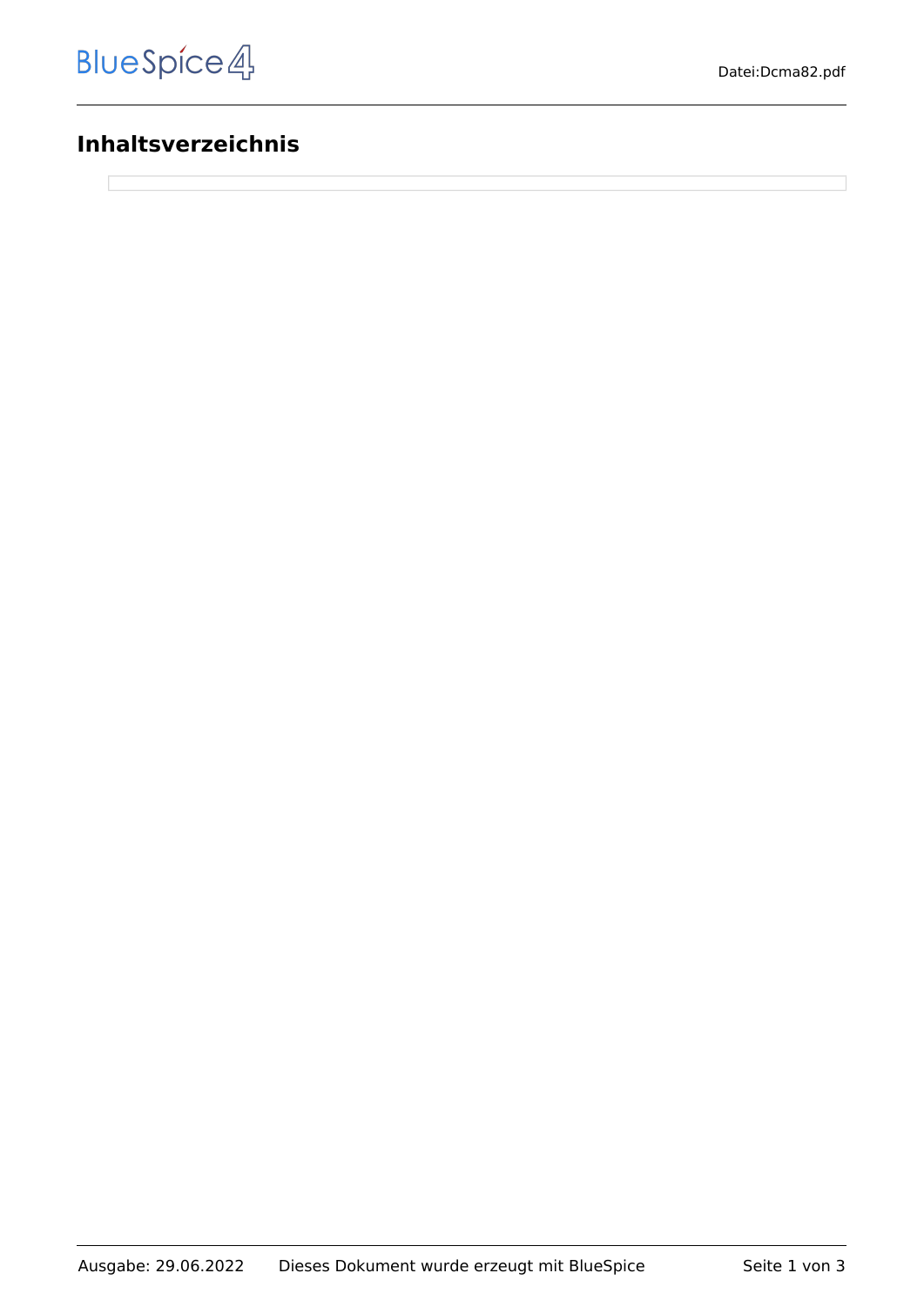## **Datei:Dcma82.pdf**

- $\bullet$ [Datei](#page-1-0)
- [Dateiversionen](#page-1-1)
- **•** [Dateiverwendung](#page-2-0)
- [Metadaten](#page-2-1)

<span id="page-1-0"></span>

|                                                            | <b>MIGAGINATION AND LOCALITY</b><br>Industrial analy high source hid ringing highly and mix PC module. Rubit constitution                                                              |
|------------------------------------------------------------|----------------------------------------------------------------------------------------------------------------------------------------------------------------------------------------|
|                                                            |                                                                                                                                                                                        |
| -------                                                    | --------                                                                                                                                                                               |
|                                                            | 1.111                                                                                                                                                                                  |
| <b>Experts Britts</b>                                      | 5.5 - 5. Paintings 1.5 - 5. Schwarzer Ville<br><b>DOWNER HEARING</b>                                                                                                                   |
|                                                            | <b>Connect</b>                                                                                                                                                                         |
|                                                            | A 49 - A 49 West With Thingh WTA will need<br>A 471 - A 497-978-761 month                                                                                                              |
| <b>ENGINE</b>                                              | <b>MARINE PRODUCT</b>                                                                                                                                                                  |
| <b>That due of share</b>                                   | LOAN AVE ANNE LOAN                                                                                                                                                                     |
|                                                            | 10000                                                                                                                                                                                  |
|                                                            | <b>WINDOWS ARTS ARTS AND ASSESSED</b>                                                                                                                                                  |
|                                                            | 1.011                                                                                                                                                                                  |
| <b><i>RAMAY MEAN</i></b>                                   | <b>FOR ARTIST BUTCH FOTO</b>                                                                                                                                                           |
|                                                            | $+$ and the                                                                                                                                                                            |
|                                                            | <b>WINDOWS STATE SERVICES</b><br>FOR AS THE GATE FROM                                                                                                                                  |
| <b>DATE</b>                                                | A 23 To formation the 41 to 16 To 16 Billion and Mary<br>THE FILTER PARK THE RETAIL BLUE THIS ASSISTED.<br>are real to see I seek advanced also related<br>The red business with terms |
|                                                            | $+$ and the                                                                                                                                                                            |
|                                                            | <b>Dutch of three British</b><br><b>SAV 15 - TRINGROOM</b>                                                                                                                             |
|                                                            | 2.011                                                                                                                                                                                  |
| <b><i><u>DISPONDER</u></i></b><br>where the assumption and | <b>Public Ad BENNETWALK</b><br><b>SAVID - MANUFINAL</b>                                                                                                                                |
|                                                            | 1.0111                                                                                                                                                                                 |
|                                                            | <b>Dutch of three British</b><br>new in consuming                                                                                                                                      |
|                                                            | 1.011                                                                                                                                                                                  |
|                                                            | VATASAN TEGA-AANNAS PASAN & TU-3 MAIN 578-2480000<br>Syllon 19-51-Authoris, Painters N. - 5 Miles N.P., Schmidter<br>and announced damage in careers.                                  |
| <b><i>The Art Christien</i></b>                            | 4.0178                                                                                                                                                                                 |
|                                                            | <b>Williams 15.5 Jan</b><br><b>Start Service Courts</b> 18. F - 19.<br>mine arts, we<br>deal talents in the ten was made to                                                            |
|                                                            | 1.001                                                                                                                                                                                  |
| For Treatment                                              | <b>PETATUR WAS IN LINEARAN TRANSMIT</b><br>or lance land in imposed smoke-                                                                                                             |

Gehe zu Seite OK

|                            | <u>the contract of the contract of the contract of the contract of the contract of the contract of the contract of the contract of the contract of the contract of the contract of the contract of the contract of the contract </u>                                                                               |  |
|----------------------------|--------------------------------------------------------------------------------------------------------------------------------------------------------------------------------------------------------------------------------------------------------------------------------------------------------------------|--|
|                            | $\overline{\phantom{a}}$                                                                                                                                                                                                                                                                                           |  |
|                            | $\begin{aligned} 1 &\cdot 11 &\cdot 14 &\cdot 1400000 &\cdot 14.570000 &\cdot 14.5800000 &\cdot 16.10000 \\ 2 &\cdot 24.55 &\cdot 14.000000 &\cdot 16.00000 &\cdot 14.50000 &\cdot 14.000000 &\cdot 14.000000 &\cdot 14.000000 &\cdot 14.000000 &\cdot 14.000000 &\cdot 14.000000 &\cdot 14.000000 &\cdot 14.0000$ |  |
|                            | <b>Allena</b>                                                                                                                                                                                                                                                                                                      |  |
|                            | A 495 - A substitute for the fluctuate of the party and pro-<br>A 475 - A substitute for any pair                                                                                                                                                                                                                  |  |
|                            | <b>BASIC PARTS</b><br><b><i>SAN FR GUESTART</i></b>                                                                                                                                                                                                                                                                |  |
|                            | $\bullet$ mm<br>------------------                                                                                                                                                                                                                                                                                 |  |
|                            | $\sim$                                                                                                                                                                                                                                                                                                             |  |
| or terms                   | <b>FRAME OF GROUP AND</b><br><b>County</b>                                                                                                                                                                                                                                                                         |  |
|                            | STORAGEMENT SPW, SURVEYA ESP                                                                                                                                                                                                                                                                                       |  |
|                            | We the characterization of the state $\mathcal{M}$ as a subsequent function of the local state function of the later of the later of the later of the later of the later of the later of the later of the later of the later of th                                                                                 |  |
|                            | <b>County</b>                                                                                                                                                                                                                                                                                                      |  |
|                            | home as those does                                                                                                                                                                                                                                                                                                 |  |
| <b>HATCHER COMPANY AND</b> | <b>COLOR</b><br>have a monthly                                                                                                                                                                                                                                                                                     |  |
|                            | $\sim$                                                                                                                                                                                                                                                                                                             |  |
|                            | home our strong days                                                                                                                                                                                                                                                                                               |  |
|                            | $+$<br>.<br>Indian de Terrasandegog, chamado de a follata e foi a futura<br>Indian del mandagag d'armado de a follata de a foi del latera                                                                                                                                                                          |  |
|                            | in an                                                                                                                                                                                                                                                                                                              |  |
|                            | which<br>said $\mathcal{M}(f\circ F)$ , $\mathcal{M}(f\circ F)$ , $\mathcal{M}(g) = \mathcal{M}(f\circ F) + \mathcal{M}(f) + \mathcal{M}(f) + \mathcal{M}(f) + \mathcal{M}(f)$ ,<br>where $\mathcal{M}(f)$ , $\mathcal{M}(g)$ , it as using its<br>contract of $f$ , $\mathcal{M}(f)$                              |  |
|                            | $\cdots$                                                                                                                                                                                                                                                                                                           |  |
| energie                    | <b>RI TA SAN IRAIN (M. 1991) ENVIRONAL TANINGAL</b><br>RI TA SAN IRAIN (M. 1991) ENVIRONAL ENVIRONAL<br>RI TA SAN IRAIN (M. 1991) ENVIRONAL ENVIRONAL                                                                                                                                                              |  |
|                            |                                                                                                                                                                                                                                                                                                                    |  |
|                            |                                                                                                                                                                                                                                                                                                                    |  |

Größe der JPG-Vorschau dieser PDF-Datei: [423 × 599 Pixel](https://wiki.oevsv.at/w/nsfr_img_auth.php/thumb/a/af/Dcma82.pdf/page1-423px-Dcma82.pdf.jpg). Weitere Auflösung: [169 × 240 Pixel.](https://wiki.oevsv.at/w/nsfr_img_auth.php/thumb/a/af/Dcma82.pdf/page1-169px-Dcma82.pdf.jpg)

[Originaldatei](https://wiki.oevsv.at/w/nsfr_img_auth.php/a/af/Dcma82.pdf) (1.239 × 1.754 Pixel, Dateigröße: 398 KB, MIME-Typ: application/pdf, 3 Seiten)

### <span id="page-1-1"></span>Dateiversionen

Klicken Sie auf einen Zeitpunkt, um diese Version zu laden.